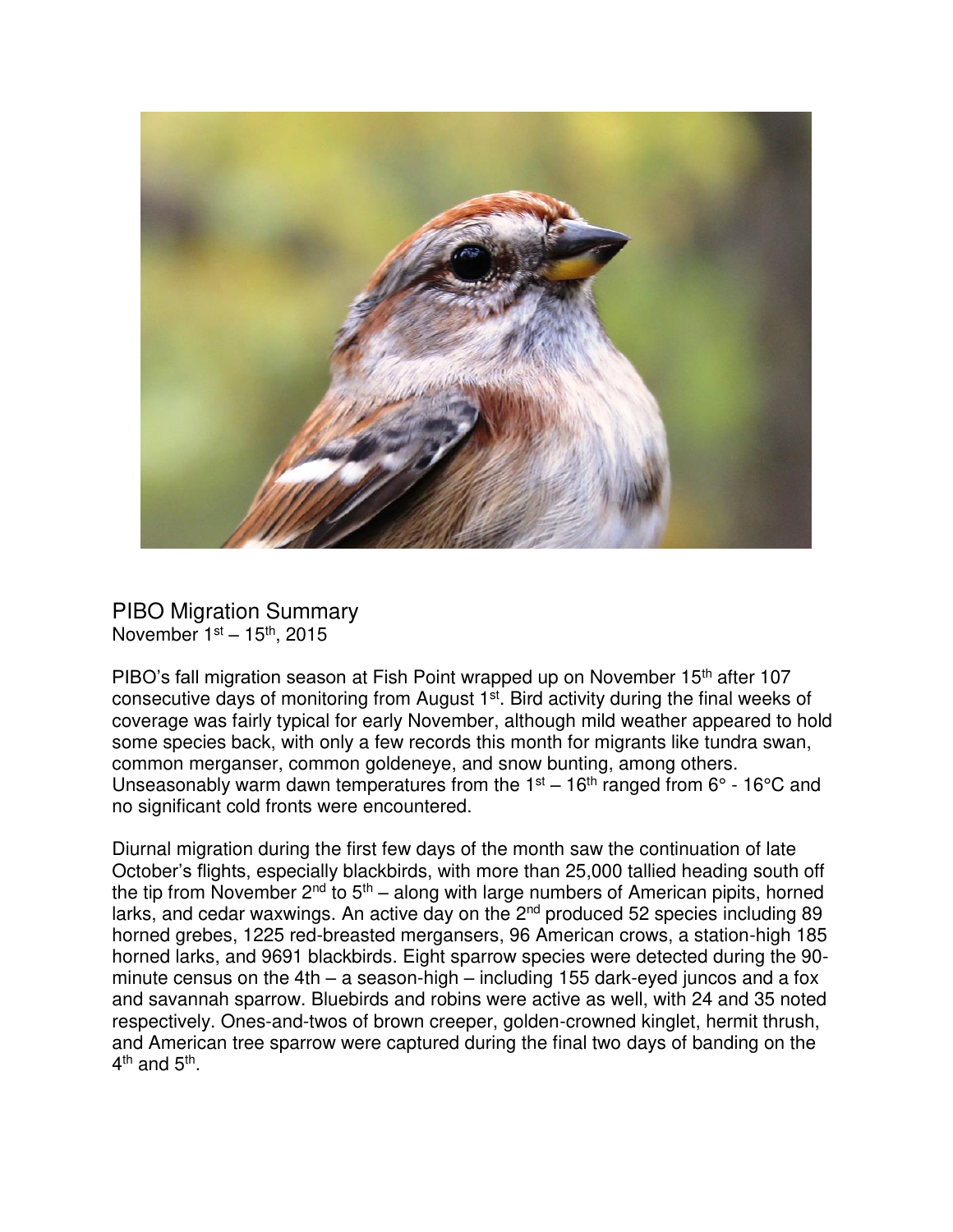Forty-seven species were recorded on November 5<sup>th</sup> including 100 juncos, 67 goldfinches, 42 waxwings, and 27 pipits, along with thousands of blackbirds and an eastern meadowlark – a first for the fall. Stormy weather with strong winds from the southwest and steady driving rain the next morning made for a low-key census, with just eighteen species noted, followed by a somewhat more active morning on the 7<sup>th</sup> when 31 species were tallied including common loon, wood duck, northern harrier, sanderling, four sparrow species, among others, and a single northern saw-whet owl captured that evening. Some brief northwest winds that night encouraged another pulse the next day, with 1700 blackbirds noted on the  $9<sup>th</sup>$ , along with a few lingering killdeers, phoebes, winter wrens, and hermit thrushes.

Two American coots and ones-and-twos of four raptor species were observed on the  $10<sup>th</sup>$  and  $11<sup>th</sup>$ , after which a powerful southwest gale developed and extended over the next two days. Wind gusts at South Bass Island, just southwest of Pelee, reached 51 knots (94 kph) on November 12<sup>th</sup>. With the exception of 300 unidentified scaup, a similar number of red-breasted mergansers, four gull species, and a handful of songbirds, it was a very quiet and rainy census. The rain let up and the wind abated to 35 knots (65 kph) on the 13<sup>th</sup>, but it wasn't much of an improvement, with just sixteen species recorded. Of interest, however, was the appearance of at least three Franklin's Gulls at the tip. This uncommon gull shows up periodically in Ontario, but not regularly, and not in the numbers reported in the aftermath of the strong southwesterly winds this week. Online birding sites have documented record-setting numbers in the region, with as many as 55 individuals observed in one field.

The final two days of the 2015 coverage season saw a return to some cool but calm conditions, though, at 6°C, still far from sub-zero. Scaup numbers increased to 700 on November 14<sup>th</sup> along with a nice variety of eleven other waterbird species including loons, horned grebes, a lingering cormorant, mallards, wood ducks, buffleheads, goldeneyes, mergansers, and a mixed flock of 3 black scoters, 3 surf scoters, and 6 unidentified scoters. A cloudless November morning on the  $15<sup>th</sup>$  made for an enjoyable walk down to the tip and back – bluebirds, kinglets, robins, and goldfinches were about in good numbers – and brought the 2015 migration-monitoring season to a close.

Eight fall 'firsts' were recorded from November  $1<sup>st</sup> - 15<sup>th</sup>$ , which brings the fall species total of birds recorded at Fish Point during PIBO's standardized six-hour count period to 162 (including 26 warbler species). The fall banding program concluded on November 5<sup>th</sup> with 2070 birds captured of sixty-six species (23 warbler species) in 2745 net-hours, along with a mere fifteen same-season recaptures i.e. of the 2070 birds banded this fall, just fifteen were captured again after their initial banding. Also – given the tens-ofthousands of blackbirds overhead – it's remarkable that not one red-wing, cowbird, or starling, and only six grackles, were captured at the station this fall (from mid-August to November)! The average catch-rate from August 15<sup>th</sup> to November 5<sup>th</sup> was 0.75 birds/net-hour.

Thanks very much to everyone who contributed to another successful year of research, education, and outreach on Pelee Island! Have a safe and happy winter.